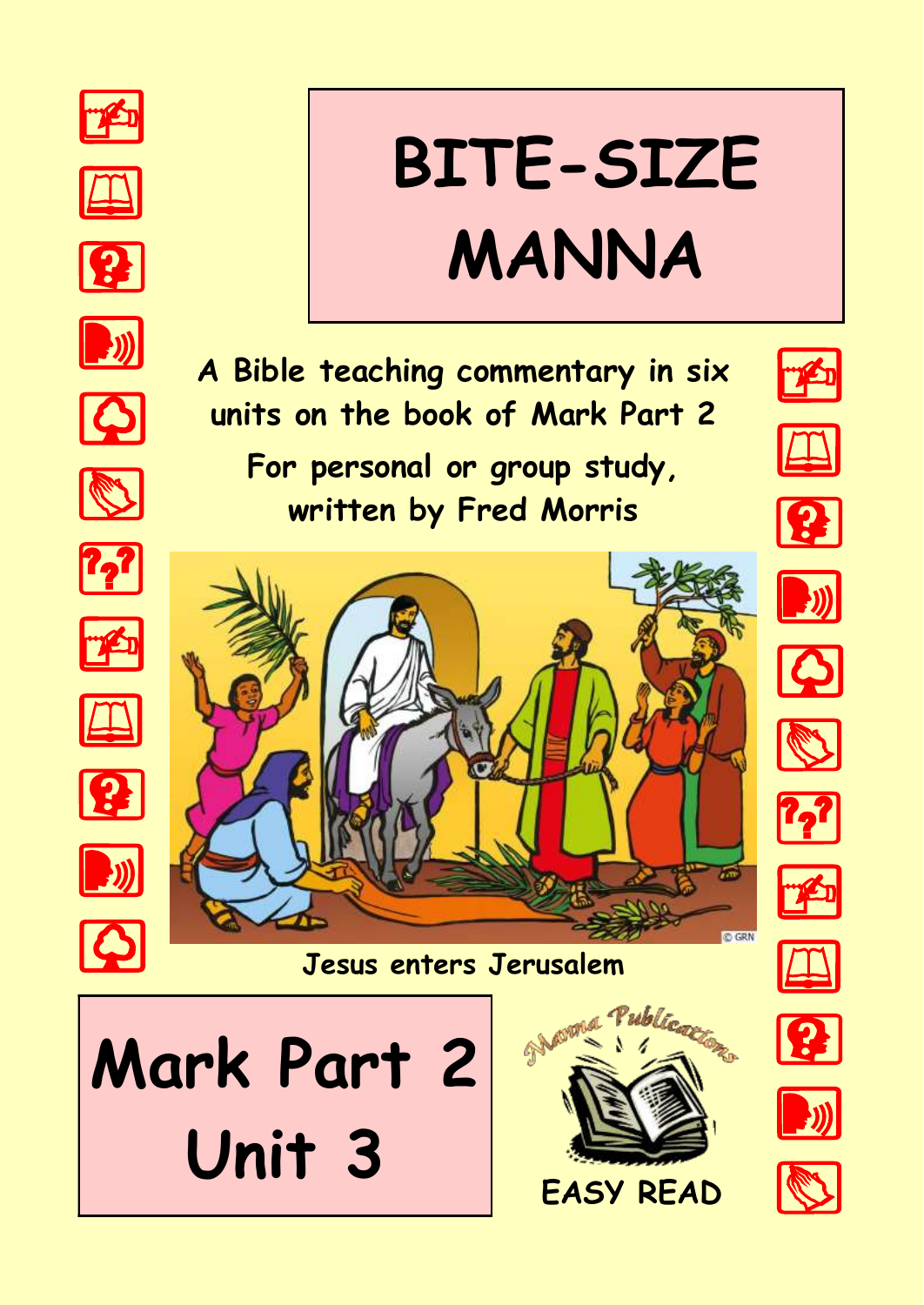# **Unit 3: Chapter 11:1 to 12:27 2** Mark Chapter 11

#### **Jesus Enters Jerusalem on a Donkey**

The week before His death, Jesus went up to Jerusalem to celebrate the Jewish Passover. Christians now call this the start of the Holy Week of Easter.

In Bethany, a village near the Mount of Olives, He sent two disciples ahead of Him into the city. "You will find a young donkey tied…" He told them. "Untie it and bring it here... Say, 'The Lord needs it'".

A donkey was an animal that carried heavy loads. Sometimes poor people rode on donkeys. The mother of Jesus rode on a donkey to Bethlehem with the unborn baby Jesus. Rich important people and kings rode on horses. God said through a prophet that the Messiah would ride humbly on a donkey. This was said hundreds of years before Jesus rode on the donkey to Jerusalem.

So, Jesus rode the donkey into the city. He did not hide from the people when He arrived in Jerusalem. The crowds knew from the Old Testament what that meant. They met Him and waved palm branches, shouting, "Hosanna!" This means "Save now!"

They also shouted, "Blessed is the One who comes in the name of the Lord! Blessed is the coming Kingdom of our father David! Hosanna in the highest!"

All that the prophets wrote about Jesus now began to happen. The long years of waiting had ended. The people of Jerusalem could see their Messiah. Jesus did not have any political power. He came to the city as a servant, in a humble, peaceful way. He was not riding on a horse, as a king with soldiers, but on a young donkey. This was a sign of peace.

Jesus went to the Temple, the place in Jerusalem where Jews from many countries came to worship and pray to His Father,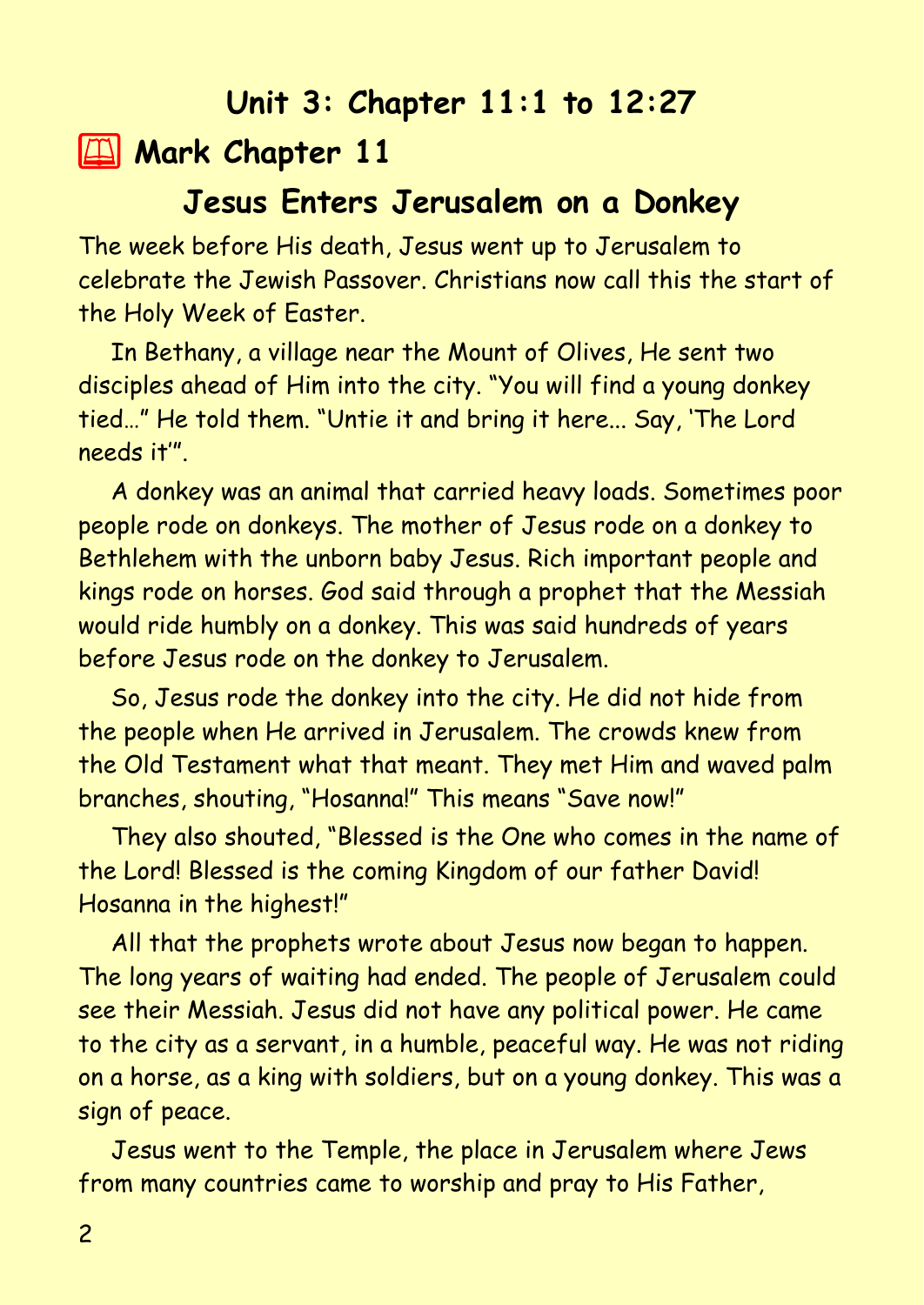Yahweh, the One True God Almighty. He looked around the Temple, but did not say anything. It was getting late.

Many times, Jesus had been to the Temple in Jerusalem. He was often angry because market traders were inside God's house of prayer. It was nearly time for Him to stand up against what was wrong in the Temple of His Father.

# **Unfruitful Religion**

Jesus and the disciples stayed with Mary and Martha in a village near Jerusalem.

Next morning, Jesus saw a fig tree at the side of the path. He was hungry. Jesus did not find any fruit, only leaves, so He cursed the tree. "May no-one ever eat fruit from you again!"

Jesus went into the Temple. What He saw in the Temple made Him angry again. In its courtyard, men sold cattle, sheep and doves for temple sacrifices. Others sat at tables changing Roman money into special Temple money. The Jewish leaders made much profit from this market.

Jesus chased the market traders out of the Temple and turned over the tables where they were changing money. "It is written in the Scriptures, 'My house will be called a house of prayer for all nations.' But you have made it a den for robbers."

Some of the Jewish leaders made a show of worship, but their hearts were empty and cold. They were like the fig tree. They had no fruit, only leaves. There was little in their lives that pleased God.

The Jewish leaders were afraid of Jesus because the crowds heard the truth from God and were amazed at His teaching. But the leaders wanted to kill Him.

# **Have Faith in God and Forgiveness for Others**

The next day the disciples saw the fig tree once again. Its leaves were dead. The disciples were surprised. Peter said to Jesus, "Teacher, look! The fig tree You cursed has dried up."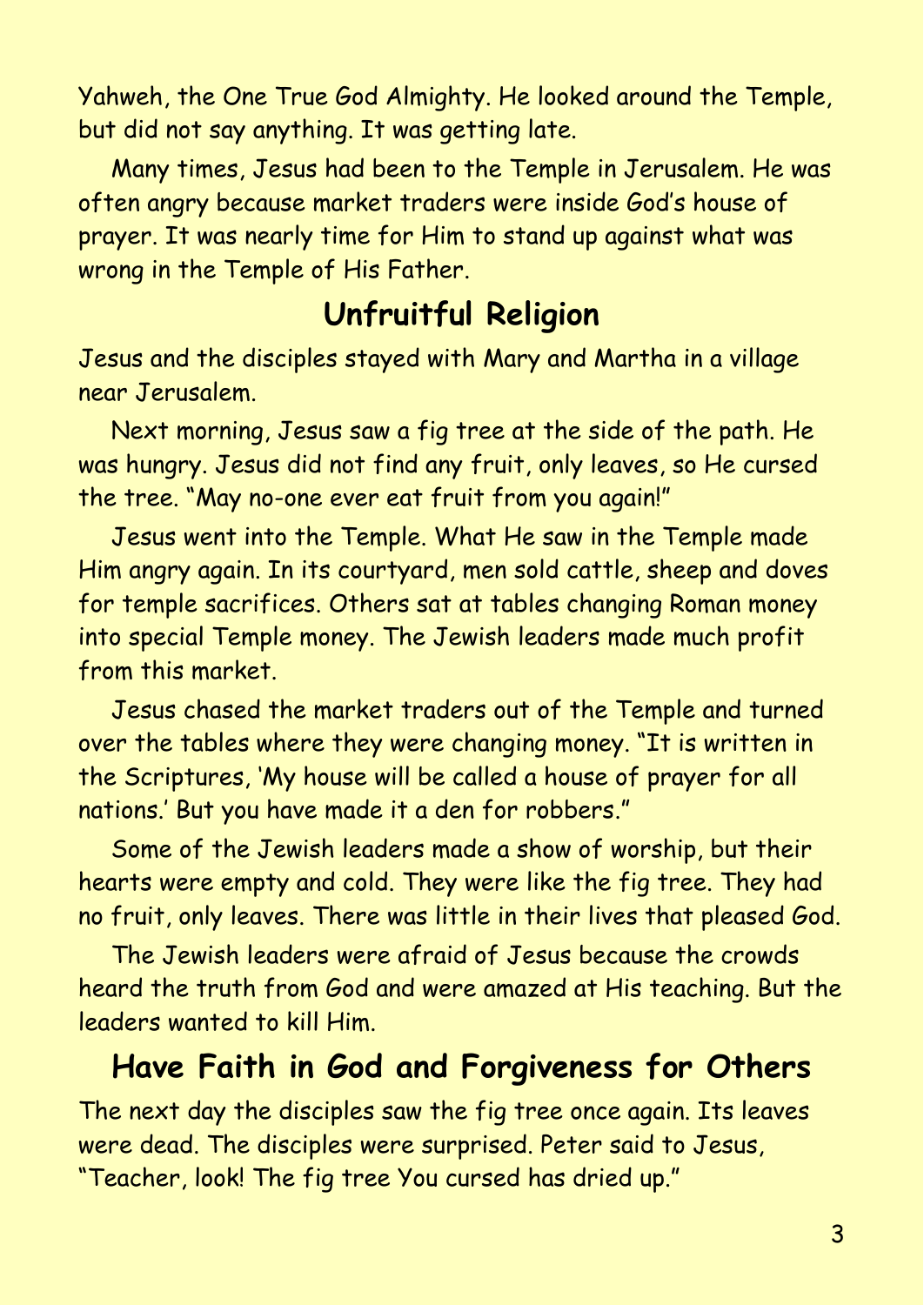"Have faith in God," Jesus said. Faith is a strong power that can move mountains. Anything that stands in the way of God's work can be told to go. Otherwise we will become as fig trees without fruit in our lives.

It was now only a few days before Jesus died on the cross. We must understand what Jesus taught His disciples at this time. He showed them how much faith they could have. He said, "You must not doubt in your heart. You must believe that what you say will happen. Then it will be done for you." Many Christians have seen miracles take place after faithful prayer.

Therefore, we must pray and believe in order to receive. Also, "When you pray, forgive anyone you have anything against. Then your Father in Heaven will forgive your sins." Forgive in order to receive.

#### **The Jewish Leaders Question Jesus**

When Jesus began to teach the people in the Temple courtyards, the chief priests and elders were angry. They did not want Him in their Temple. Jesus had thrown out the traders but He did not stop the children who had followed Him there from shouting, "Hosanna to the Son of David".

The priests asked what authority He had to do these things. Instead of answering, Jesus asked them a question: "Was John's baptism from Heaven, or did it come from men?" The religious leaders did not understand what the Old Testament said about John and about Jesus. They thought it was a trick question.

Today, we still find that there are people who do not understand the truth or do not want to believe. The truth is written in the Bible for all to read and understand. Many people do not read the Bible and do not have faith in God for His plan of salvation though the sacrifice of Jesus. They do not understand that Jesus died so that their sins could be forgiven. They live and die without knowing the 'mystery of Christ' and God's love for us in sacrificing His Son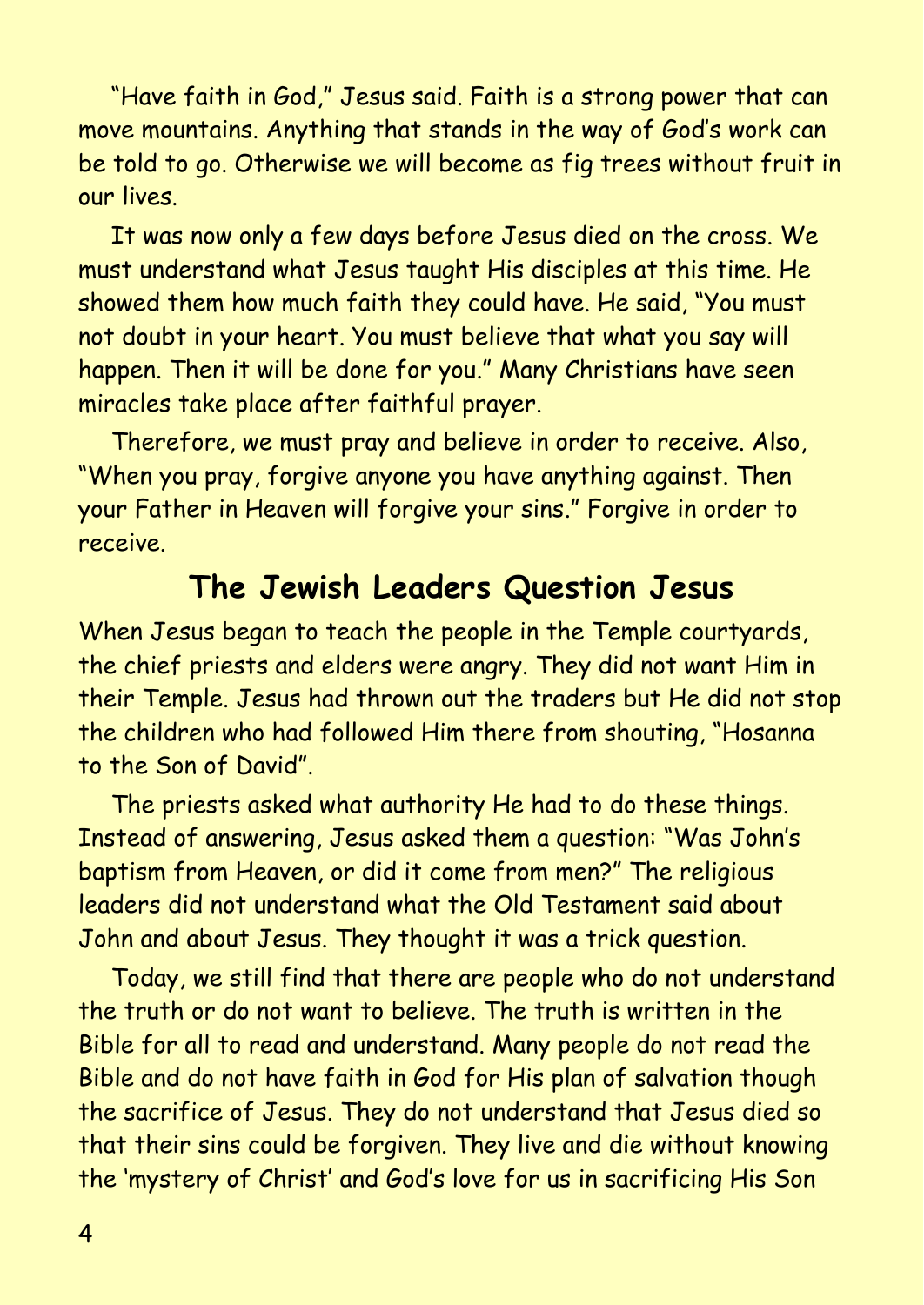as punishment for our sin. This means they do not go to Heaven, nor have eternal life.

The Jewish leaders were afraid of the people and afraid of giving the wrong answer. So they said, "We do not know."

Jesus said, "Then I will not tell you by what authority I am doing these things".

We must always help people to understand God's truth before it is too late. Jesus promised us that the Holy Spirit will help us to understand and to tell others the truth, if they are willing to listen.

# **2 Mark Chapter 12**

# **The Parable of the Farmers**

Jesus began His last three days of teaching before His death on the cross. Jesus told a story, or parable, of the owner of a vineyard. Owners of farms sometimes rented their land out to other farmers.

The vineyard owner put a wall around it to keep out the animals and he made a wine press. This was the place where they trod the ripe grapes to press the juice out to make wine. He also made a watch-tower, where a guard stood and watched for thieves. He found farmers to work in his vineyard and then he went away.

At harvest time the owner sent his servants to get some of the fruit and grape juice. The farmers beat the servants and sent them away with nothing. The farmers even killed some of them.

The owner had only one person left to send, his son whom he loved. "They will respect my son," he said.

When the farmers saw the son they said, "This is the owner's son. Let us kill him, and then everything will be ours." So, they took him and killed him.

Jesus said the owner of the vineyard would kill the wicked farmers and give the vineyard to others to care for.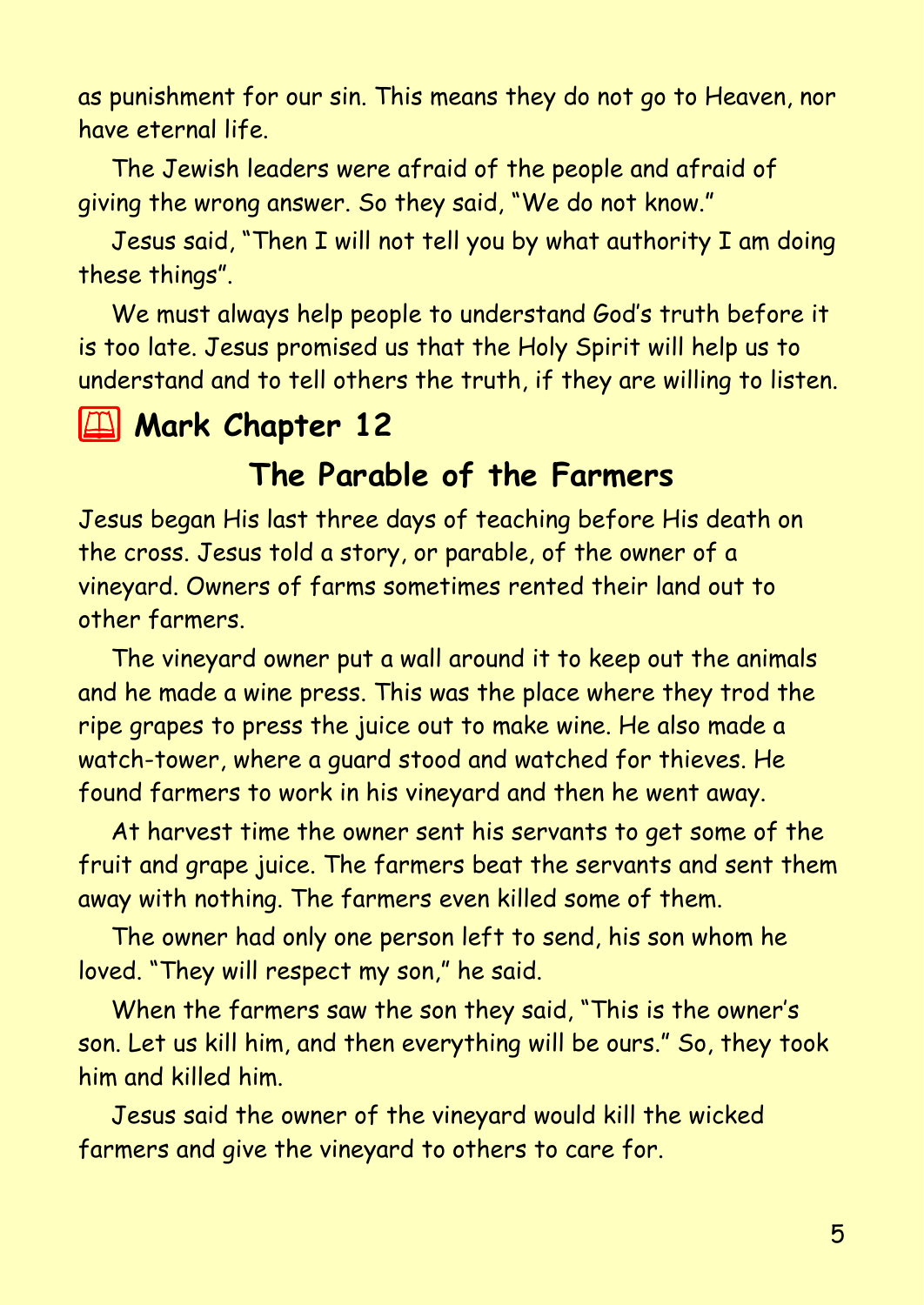Jesus told this parable especially for the leaders in Israel, as some were going to kill Him. He said this to warn them. God sent His servants, the prophets, to speak to the Jewish leaders, but they would not listen. He sent other prophets and they treated them badly. He sent John the Baptiser and he was killed. Then God sent His only Son, Jesus Christ, and they killed Him too.

This parable is a picture-story of how Jesus would die. He would be killed by people who would not accept Jesus as God's Son and Israel's Messiah. And they did not accept those whom God sent before Jesus, to prepare the way for Him. Jesus warned them with more words from the Old Testament.

The Jewish leaders knew that Jesus had spoken this parable against some of them. They had rejected God's most important building stone. This parable shows how those who disobeyed God rejected His wonderful Son and Saviour.

Jesus spoke these things to the chief priests and other religious leaders. They did not like His parable, nor the way He taught them from their own books written by Moses and the prophets. (Jesus quoted over 50 verses from the Old Testament in Mark's Gospel.)

# **The Religious Leaders Ask Jesus a Trick Question**

Soon after this, they made their plans to arrest Him and kill Him. They did not believe that Jesus had authority to say these things. They did not know or believe that God had given Jesus authority.

Some Pharisees tried to trap Jesus by His words and answers. They knew that the people did not like the taxes they had to pay to the Romans, so they asked Jesus what He thought about the tax.

Jesus knew they wanted to trap Him. If He said "Yes, pay the tax" the people would be angry. If He said "Do not pay the tax," these leaders would report Him to King Herod. So He said to them, "Why are you trying to trap [test] Me? Bring Me a coin".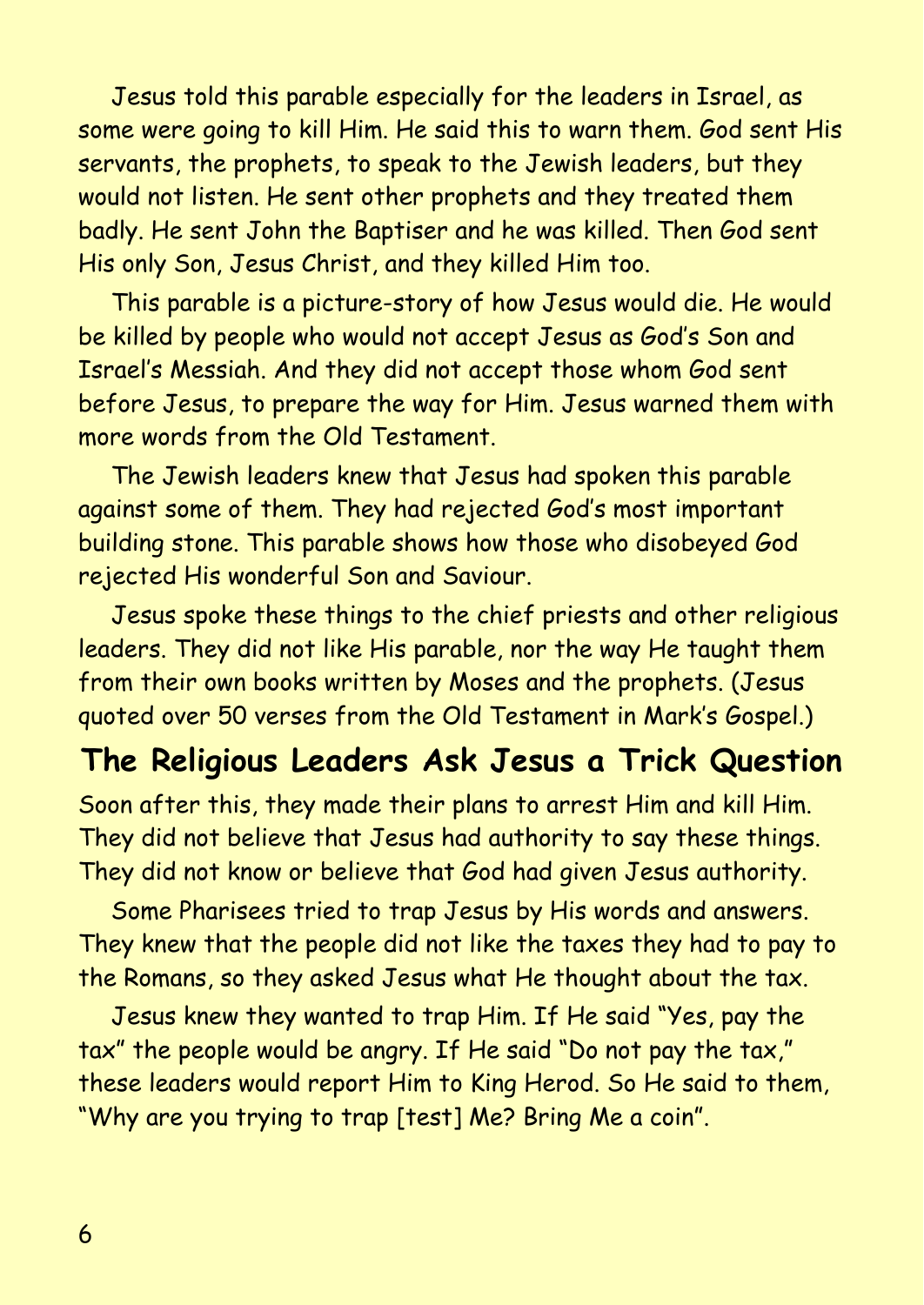

They gave Him a silver coin. Roman coins had an image of the face of the Roman Emperor Caesar on them.

"Whose picture is this?" He asked. "Caesar's," they replied.

Then He said to them, "Give to Caesar what belongs to Caesar and to God what belongs to God". By this, Jesus showed that there are many ways in which we can obey our leaders and government without going against God's laws. They were amazed at His answer. Even hypocrites can believe that Jesus teaches the truth from God. We too must never ignore the ungodly nor the self-righteous, as God wants to save them too.

# **Some Religious Leaders Do Not Know God's Truth**

Next the Sadducees came to Jesus. They did not believe there was life after death. They tried to trick or trap Jesus with a law from the Old Testament: "Suppose a woman's husband died and she